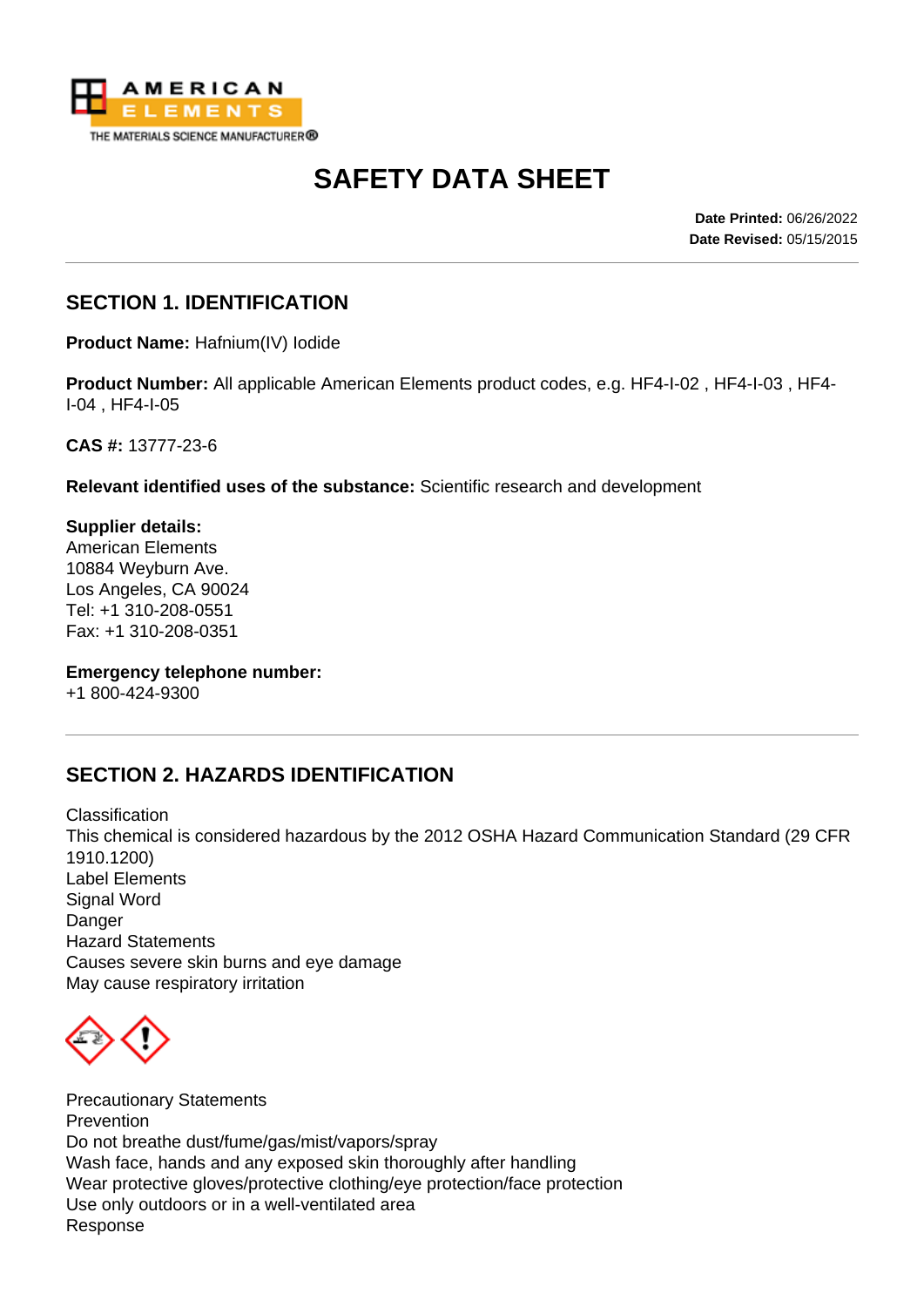Immediately call a POISON CENTER or doctor/physician Inhalation IF INHALED: Remove victim to fresh air and keep at rest in a position comfortable for breathing **Skin** IF ON SKIN (or hair): Take off immediately all contaminated clothing. Rinse skin with water/shower Wash contaminated clothing before reuse Eyes IF IN EYES: Rinse cautiously with water for several minutes. Remove contact lenses, if present and easy to do. Continue rinsing **Ingestion** IF SWALLOWED: Rinse mouth. DO NOT induce vomiting Storage Store locked up Store in a well-ventilated place. Keep container tightly closed **Disposal** Dispose of contents/container to an approved waste disposal plant Hazards not otherwise classified (HNOC) None identified

## **SECTION 3. COMPOSITION/INFORMATION ON INGREDIENTS**

Component - Hafnium iodide (HfI4) CAS-No - 13777-23-6 Weight % - <=100

## **SECTION 4. FIRST AID MEASURES**

General Advice Show this safety data sheet to the doctor in attendance. Immediate medical attention is

required.

Eye Contact Rinse immediately with plenty of water, also under the eyelids, for at least 15 minutes. Immediate medical attention is required. Keep eye wide open while rinsing.

Skin Contact Wash off immediately with soap and plenty of water while removing all contaminated clothes and shoes. Call a physician immediately.

Inhalation Remove to fresh air. If not breathing, give artificial respiration. Call a physician or poison control center immediately. Do not use mouth-to-mouth method if victim ingested or inhaled

the substance; give artificial respiration with the aid of a pocket mask equipped with a one-way valve or other proper respiratory medical device.

Ingestion Immediate medical attention is required. Do NOT induce vomiting. Drink plenty of water. Never give anything by mouth to an unconscious person.

Most important symptoms and

effects

Causes burns by all exposure routes. Product is a corrosive material. Use of gastric lavage or emesis is contraindicated. Possible perforation of stomach or esophagus should be investigated: Ingestion causes severe swelling, severe damage to the delicate tissue and danger of perforation

Notes to Physician Treat symptomatically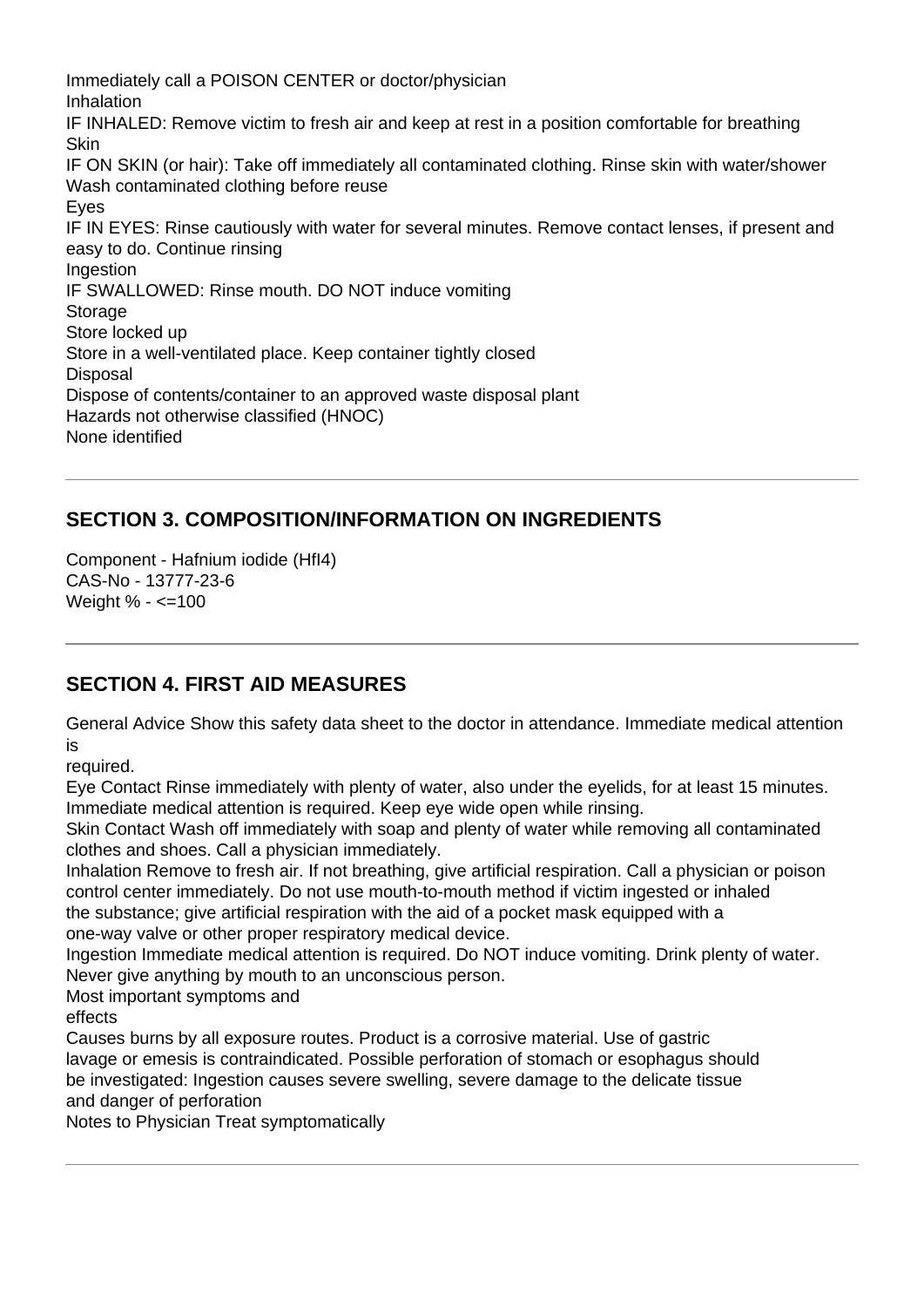## **SECTION 5. FIREFIGHTING MEASURES**

Suitable Extinguishing Media CO 2, dry chemical, dry sand, alcohol-resistant foam. Unsuitable Extinguishing Media No information available Flash Point No information available Method - No information available Autoignition Temperature No information available Explosion Limits Upper No data available Lower No data available Sensitivity to Mechanical Impact No information available Sensitivity to Static Discharge No information available Specific Hazards Arising from the Chemical The product causes burns of eyes, skin and mucous membranes. Hazardous Combustion Products None known. Protective Equipment and Precautions for Firefighters As in any fire, wear self-contained breathing apparatus pressure-demand, MSHA/NIOSH (approved or equivalent) and full protective gear. Thermal decomposition can lead to release of irritating gases and vapors. NFPA Health - 3 Flammability - 0 Instability - 0 Physical hazrds -

#### **SECTION 6. ACCIDENTAL RELEASE MEASURES**

Personal Precautions Use personal protective equipment as required. Evacuate personnel to safe areas. Avoid

contact with skin, eyes or clothing.

Environmental Precautions Should not be released into the environment. Do not allow material to contaminate ground

water system. See Section 12 for additional Ecological Information.

Methods for Containment and Clean

Up

Sweep up and shovel into suitable containers for disposal. Avoid dust formation.

## **SECTION 7. HANDLING AND STORAGE**

Handling Wear personal protective equipment/face protection. Do not get in eyes, on skin, or on clothing. Use only under a chemical fume hood. Do not breathe dust. Do not ingest. If swallowed then seek immediate medical assistance.

Storage Corrosives area. Keep containers tightly closed in a dry, cool and well-ventilated place.

## **SECTION 8. EXPOSURE CONTROLS/PERSONAL PROTECTION**

Engineering Measures Ensure that eyewash stations and safety showers are close to the workstation location.

Personal Protective Equipment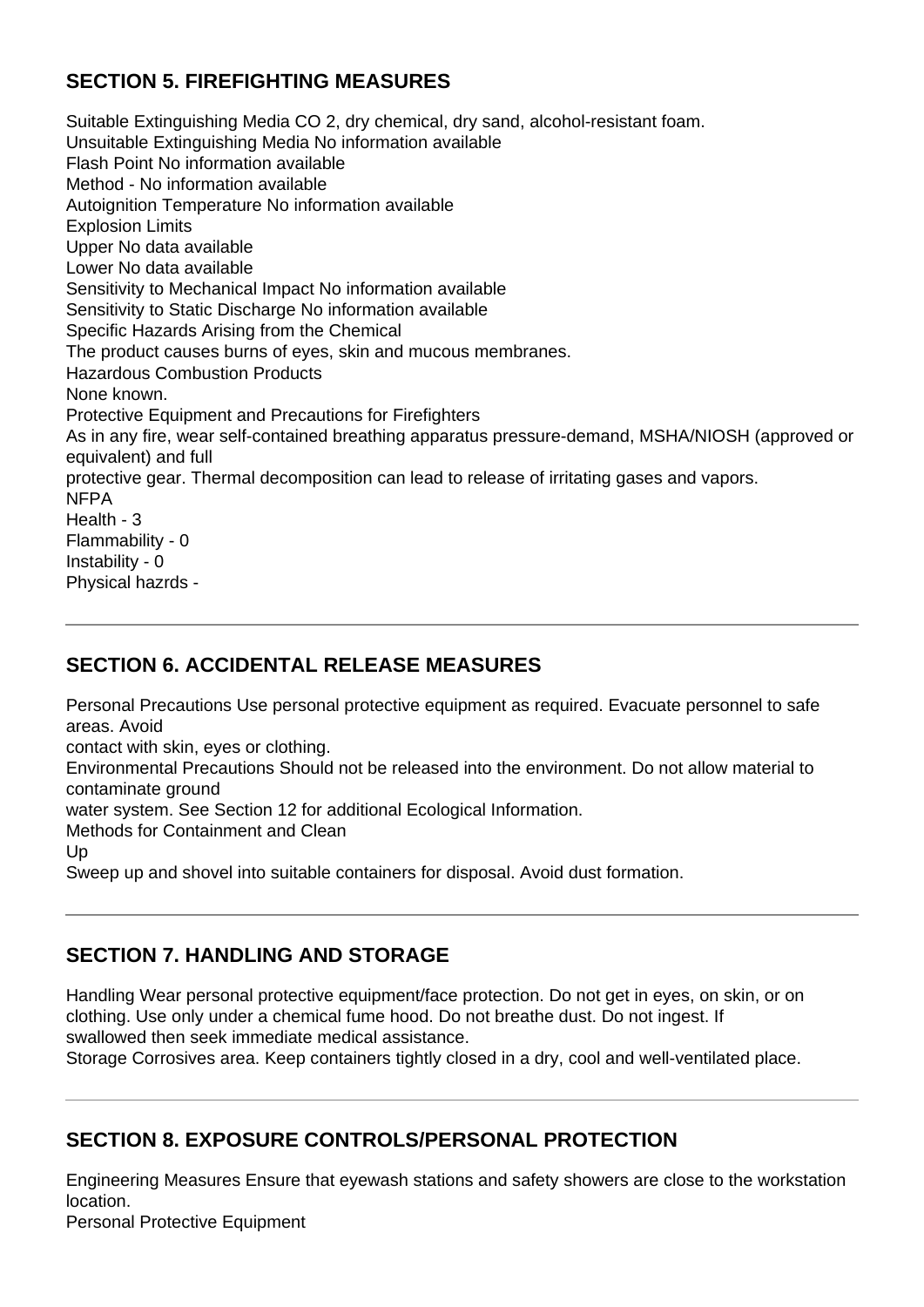Eye/face Protection Wear appropriate protective eyeglasses or chemical safety goggles as described by

OSHA's eye and face protection regulations in 29 CFR 1910.133 or European Standard EN166.

Skin and body protection Wear appropriate protective gloves and clothing to prevent skin exposure. Respiratory Protection Follow the OSHA respirator regulations found in 29 CFR 1910.134 or European **Standard** 

EN 149. Use a NIOSH/MSHA or European Standard EN 149 approved respirator if exposure limits are exceeded or if irritation or other symptoms are experienced. Hygiene Measures Handle in accordance with good industrial hygiene and safety practice.

## **SECTION 9. PHYSICAL AND CHEMICAL PROPERTIES**

Physical State Solid Appearance Yellow Odor No information available Odor Threshold No information available pH No information available Melting Point/Range 400 °C / 752 °F Boiling Point/Range No information available Flash Point No information available Evaporation Rate Not applicable Flammability (solid,gas) No information available Flammability or explosive limits Upper No data available Lower No data available Vapor Pressure No information available Vapor Density Not applicable Specific Gravity No information available Solubility No information available Partition coefficient; n-octanol/water No data available Autoignition Temperature No information available Decomposition Temperature No information available Viscosity Not applicable

## **SECTION 10. STABILITY AND REACTIVITY**

Reactive Hazard None known, based on information available Stability Stable under normal conditions. Conditions to Avoid Incompatible products. Incompatible Materials Strong oxidizing agents Hazardous Decomposition ProductsNone under normal use conditions Hazardous Polymerization Hazardous polymerization does not occur. Hazardous Reactions None under normal processing.

## **SECTION 11. TOXICOLOGICAL INFORMATION**

Acute Toxicity Product Information Component Information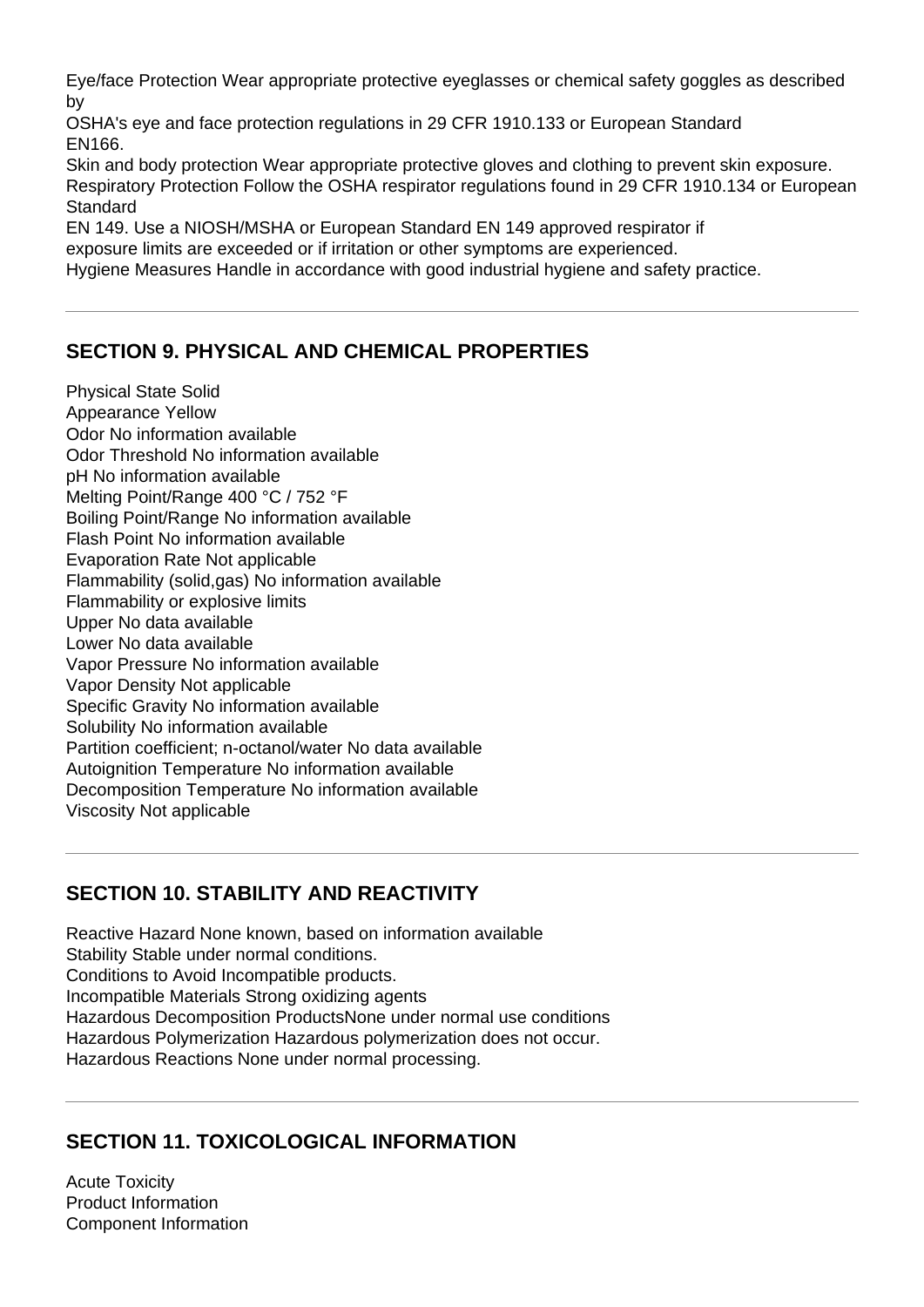Toxicologically Synergistic **Products** No information available Delayed and immediate effects as well as chronic effects from short and long-term exposure Irritation No information available Sensitization No information available Carcinogenicity The table below indicates whether each agency has listed any ingredient as a carcinogen. Mutagenic Effects No information available Reproductive Effects No information available. Developmental Effects No information available. Teratogenicity No information available. STOT - single exposure Respiratory system STOT - repeated exposure None known Aspiration hazard No information available Symptoms / effects,both acute and delayed Product is a corrosive material. Use of gastric lavage or emesis is contraindicated. Possible perforation of stomach or esophagus should be investigated: Ingestion causes severe swelling, severe damage to the delicate tissue and danger of perforation Endocrine Disruptor Information No information available Other Adverse Effects The toxicological properties have not been fully investigated

## **SECTION 12. ECOLOGICAL INFORMATION**

**Ecotoxicity** 

Do not empty into drains.

Persistence and Degradability No information available Bioaccumulation/ Accumulation No information available.

Mobility No information available.

## **SECTION 13. DISPOSAL CONSIDERATIONS**

Waste Disposal Methods Chemical waste generators must determine whether a discarded chemical is classified as a

hazardous waste. Chemical waste generators must also consult local, regional, and national hazardous waste regulations to ensure complete and accurate classification.

## **SECTION 14. TRANSPORT INFORMATION**

DOT UN-No UN3260Proper Shipping Name Corrosive solid, acidic, inorganic, n.o.s. Technical Name (Hafnium iodide) Hazard Class 8 Packing Group II TDG UN-No UN3260 Proper Shipping Name Corrosive solid, acidic, inorganic, n.o.s. Hazard Class 8 Packing Group II